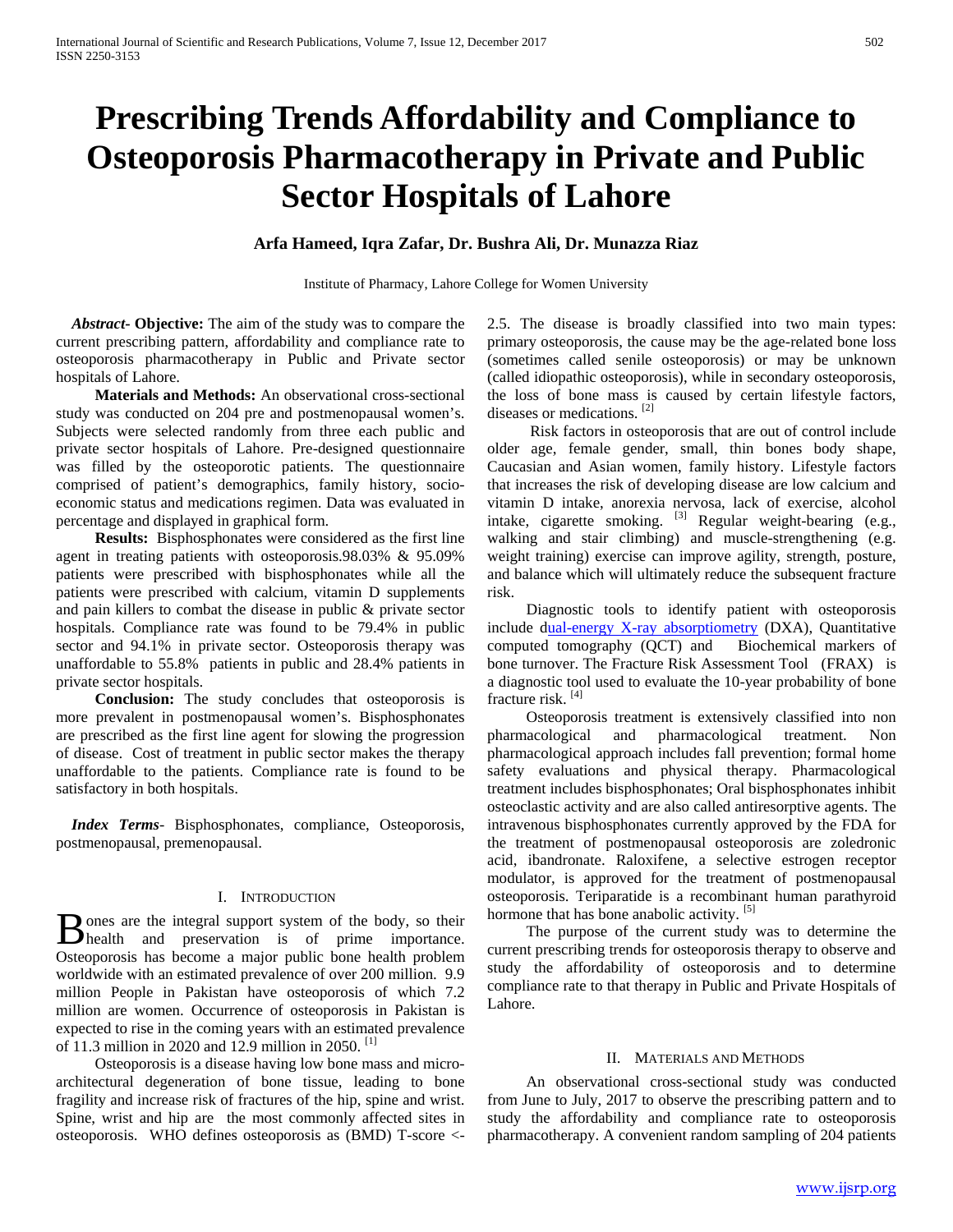was done in which 102 was from each public and private sector hospitals.

 Data collection form was designed covering the following aspects including patient demographics, family history, dietary habits, counseling, prescribing trends, medication usage, discontinuation of therapy, exercise pattern, socio-economic status, cost of treatment and compliance to bisphosphonates therapy.

 Study was performed by filling data collection form, analyzing prescriptions and face to face interview with patients. Data was analyzed and displayed in the form of graphs.

## III. RESULTS

 The data was collected from 204 osteoporotic patients. Socio-economic status in public sector was 23.52% patients fall in the monthly income range of less than 10,000 while only 7.84% of patients fall in this category in private sector. 68.62% public patients fall in Rs 11,000-30,000 while 19.60% had an income of Rs 31,000-60,000(Table 1).

 The pharmacotherapy prescribed for postmenopausal and premenopausal osteoporotic patients included bisphosphonates as the fine line agents along with calcium and vitamin-D analogues (Table 2). Pain killers were also prescribed to subside the pain associated with bone fragility (Table 3).

 Medications were prescribed by brand names. Figure 1 shows the comparison of bisphosphonates prescribed in public and private sector hospitals. Alendronate Na was prescribed to 24.4% patients in private hospitals while combination of alendronate Na and cholecalciferol was prescribed to16.6% in public hospitals (Fig 1).

 Pain killers mostly prescribed in public hospitals were a combination of paracetamol and orphenadrine citrate to 51.9% patients whereas diclofenac Na was prescribed to 22.5% in private sector hospitals (Table 1).

 Common calcium analogue prescribed to public and private patients was combination of calcium carbonate plus cholecalciferol in 78.4% and 85.2% respectively (Fig 2).

 Vitamin-D supplementation prescribed included cholecalciferol to 68.6% patients in public and 41.1% patients in private hospitals(Fig 3).

 Percentage of patients who can and cannot afford osteoporosis pharmacotherapy in public and private hospitals 55.8% patients in public and 28.4% patients in private (Fig 4). Average cost of medications prescribed per day was Rs: 47 in public hospitals and Rs: 45 in private hospitals. Higher average cost in public hospital is due to the prescribing of expensive brands and polypharmacy (Table 4).

 83.8% patients were compliant to bisphosphonates therapy in public and 98% patients in private hospitals(Fig 5).



**Figure 1: Types of Bisphosphonates prescribed**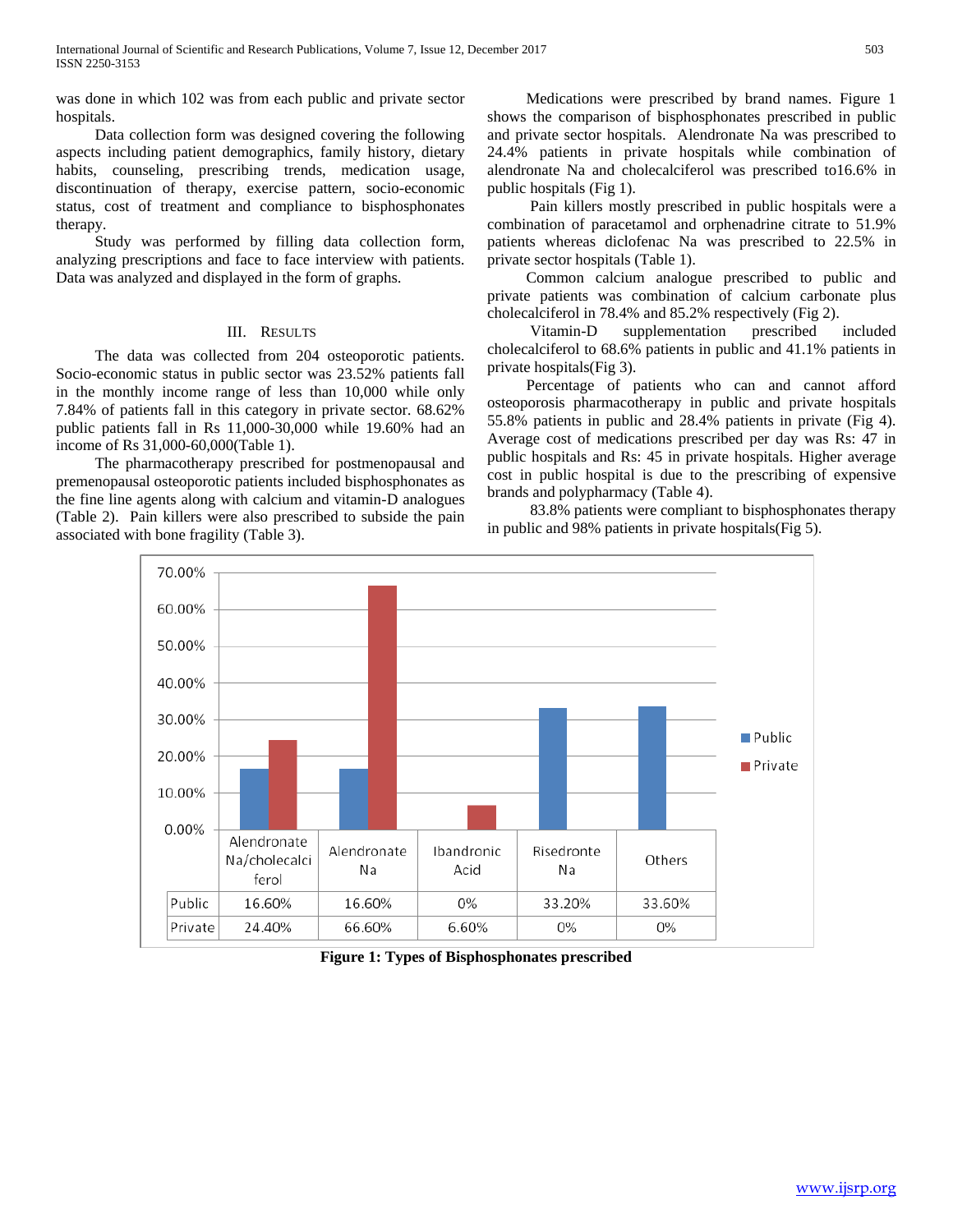

**Figure 2: Calcium analogues prescribed**



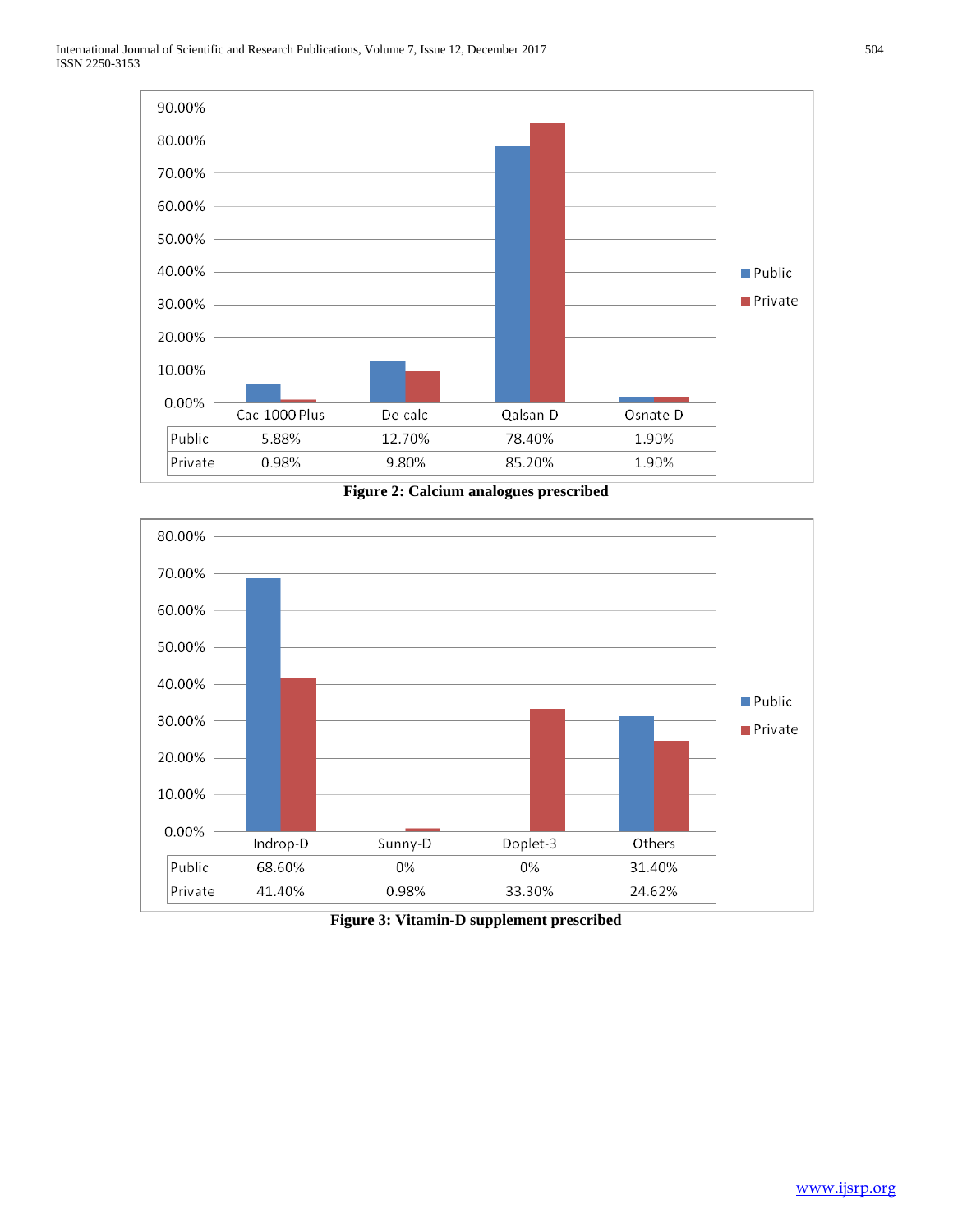

**Figure 4: Affordability to osteoporosis therapy**



**Figure 5: Compliance to osteoporosis pharmacotherapy**

## **Table 1: Monthly Income**

| <b>Monthly Income</b>    |    | <b>Public</b> | F  | <b>Private</b> |
|--------------------------|----|---------------|----|----------------|
| Less than $10,000$       | 24 | 23.52%        | 8  | 7.84%          |
| Rs. 11,000 - Rs. 30,000  | 70 | 68.62%        | 20 | 19.60%         |
| Rs. 31,000 - 60,0000     | 8  | 7.84%         | 31 | 40.19%         |
| Rs. 61,000 - Rs. 100,000 | 0  | 0%            |    | 26.47%         |
|                          |    |               | 27 |                |
| More than $100,000$      | 0  | 0%            | 16 | 16.32%         |

## **Table 2: Medications prescribed to osteoporosis patients**

| <b>Medications</b>     |                 | Public | F   | Private |
|------------------------|-----------------|--------|-----|---------|
| <b>Bisphosphonates</b> | 00 <sup>1</sup> | 98.03% | 93  | 95.09%  |
| Calcium Analogue       | 102             | 100%   | 102 | 100%    |
| Vitamin D Analogue     | 102             | 100%   | 102 | 100%    |
| Pain killers           | 102             | 100%   | 102 | 100%    |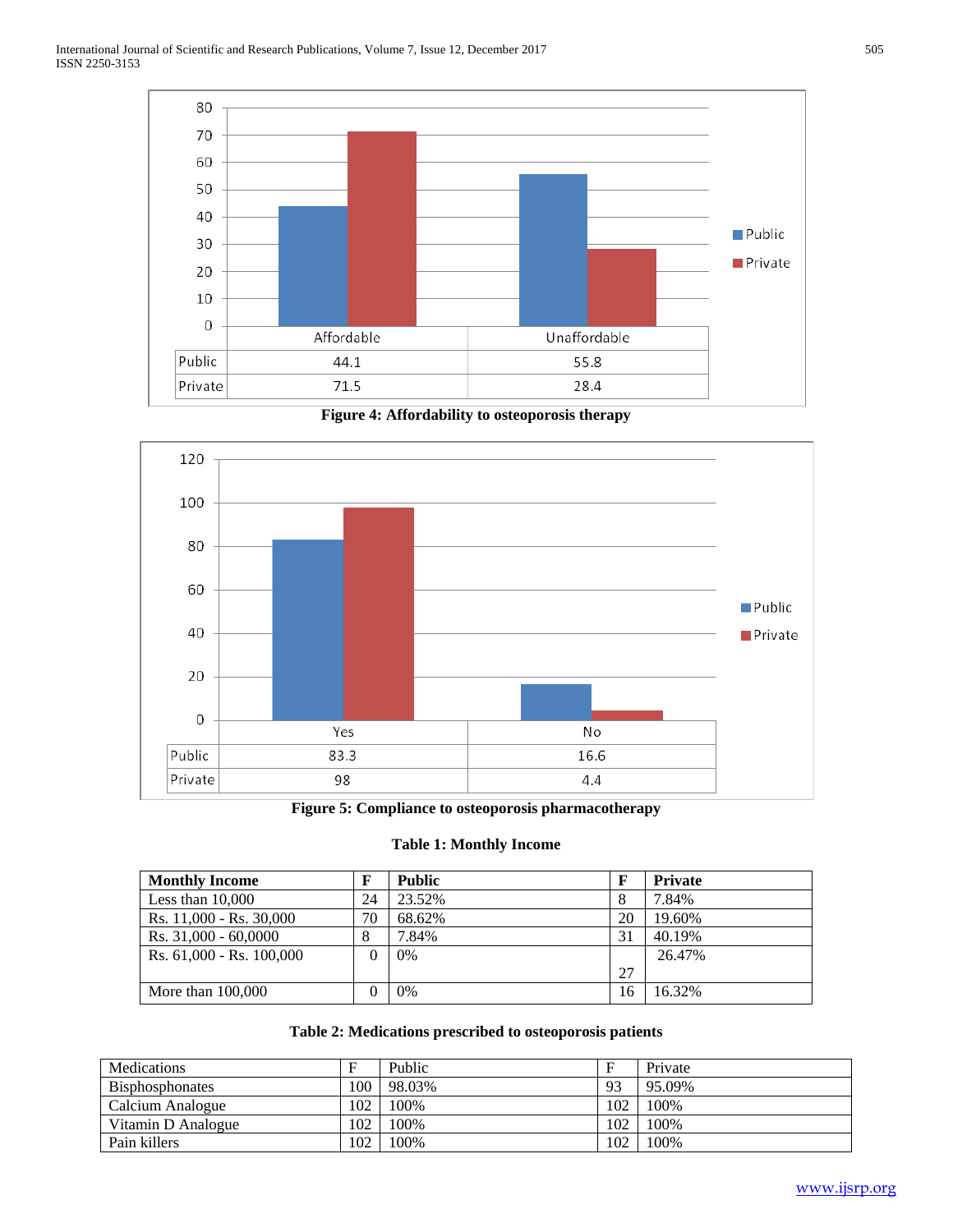# **Table 3: Pain killers prescribed**

| Pain killer                      | F  | Public |    | Private |
|----------------------------------|----|--------|----|---------|
| Paracetamol/orphenadrine citrate | 53 | 51.9%  | 41 | 40.19%  |
| Diclofenac Na                    | 29 | 28.4%  | 43 | 42.1%   |
| Meloxicam                        |    | 1.96%  |    | 0.98%   |
| Celecoxib                        | 15 | 14.7%  |    | 16.6%   |
| Paracetamol                      |    | 2.94%  |    | 0%      |

#### **Table 4: Average Cost of Prescribed Medicines per Day**

| Jяv<br>$. In-$<br>`∩c1 |                                           |          |
|------------------------|-------------------------------------------|----------|
| Rs                     | $\overline{\phantom{0}}$<br>ורד<br>.<br>M | DI.<br>M |

## IV. DISCUSSION

 An observational study of osteoporosis patients was conducted to study the current prescribing pattern for osteoporosis therapy, affordability and compliance rate to the therapy in Public and Private sector hospitals of Lahore. 204 patients were studied in Public Sector Hospitals and Private Sector Hospitals during the 2 months duration.

 Osteoporosis is one of the significant problems faced by women of the older age resulting in a decreased bone mass and is linked with high risk of fracture.  $[6]$  In this study patients were asked about family history and it was found that hypertension and diabetes had high rates both in public and private sector hospitals; few patients had a family history of asthma and high cholesterol. Socioeconomic status in patients visiting public sector hospitals was low. 60.7% patients had a monthly income of Rs10, 000-30,000 in public hospitals while in private 32.6% fall in this range. 40.9% patients had an income of Rs 60,000- 100,000. 64.7% and 88.2% women's did exercise in public and private hospitals. Pattern of exercise that was followed was either walking/jogging or as instructed by their respective orthopedic doctors while in a previous study it was shown that Regular weight-bearing (eg, walking and stair climbing) and musclestrengthening (e.g. weight training) exercise can improve agility, strength, posture, and balance, that will result in decreasing the risk of falls and eventually fractures.<sup>[6]</sup>

 In this study it was observed that combination of Alendronate Na plus cholecalciferol and Alendronate Na alone was prescribed at a dose of 70mg once weekly while Risedronate Na 150mg monthly both are in with FDA guidelines . However in another study it was found that risedronate and alendronate have only assessed adverse events or surrogate efficacy outcomes (bone resorption and bone density), so there is no clear rationale for choosing one agent over the other.  $[7]$ 

 Intravenous Ibandronte Na 3 mg was prescribed 3 monthly for the treatment of osteoporosis. A previous study done under the title of Current and Emerging Pharmacologic Therapies for the Management of Postmenopausal Osteoporosis has shown that Intravenous bisphosphonates, including ibandronate have been approved more recently as a treatment for postmenopausal osteoporosis and a to significant improvements in BMD.  $[8]$ 

 In this study it was observed that calcium supplement was prescribed to pre & postmenopausal women's with daily intake of 1250mg/125IU. Qalsan-D calcium supplement was prescribed at high rates with regard to other brands. A previous study showed that the treatment effect is greatest with calcium doses of greater than 1200 mg.  $^{[7]}$ 

 Whereas vitamin-D supplement was prescribed once monthly or fortnightly alone or in combination with calcium. Indrp-D(cholecalciferol) was most common prescribed brand of vitamin D.A previous study showed that of the two forms of vitamin D, ergocalciferol (vitamin D2) and cholecalciferol (vitamin D3),appears to be more strong in increasing the level of circulating vitaminD and is the preferred form of supplementation. The more effective is observed with doses of vitamin D of greater than 800 UI.  $[9]$ 

 Pain management include nonsteroidal anti-inflammatory drugs (NSAIDs), topical pain relieving agents, nerve blocks, or nerve ablation (nerve removal). In this research, either one pain killer or two were prescribed twice daily. Paracetamol/orphenadrine citrate (Nuberol forte) 650/50mg & Diclofenac Na 50mg(Dicloran) were prescribed commonly.

 Our study revealed that 76.4% of patients in public and 89.2% in the private sector had experience side-effects with the therapy. Stomach upset and abdominal pain were the most common problems with the ratio of 43.2% and 38.2% in public sector while 38.7% and 25.2% in private sector. However, patients also reported constipation, dizziness, nausea and fatigue. In previous study it emerged that esophageal irritation occurred as a result of oral administration of bisphosphonates. [10]

 We found that all the patients were counseled about the medicines in both sectors while 79.4% patients in public sector and 94.1% in private sector were following the instructions. The study revealed that 96% patients were counseled about bisphosphonates in public sector whereas 100% were counseled in private sector. In our study, 83.3% patients were following the instructions of bisphosphonates in public sector while 98% were following in private sector, in previous study conducted in large populations, overall adherence for all osteoporosis therapies was low, ranging from approximately 40–70%.<sup>[11]</sup>

 The current study showed that 34.3% patients in public and 13.7% patients in private sector had discontinued their therapy. 21.2% patients restart their therapy after 1-3 weeks, 69.6% after 1-6months and 9% after 1 year in public sector while 15.8% patients restart after 1-3 weeks, 63% after 1-3 months and 21%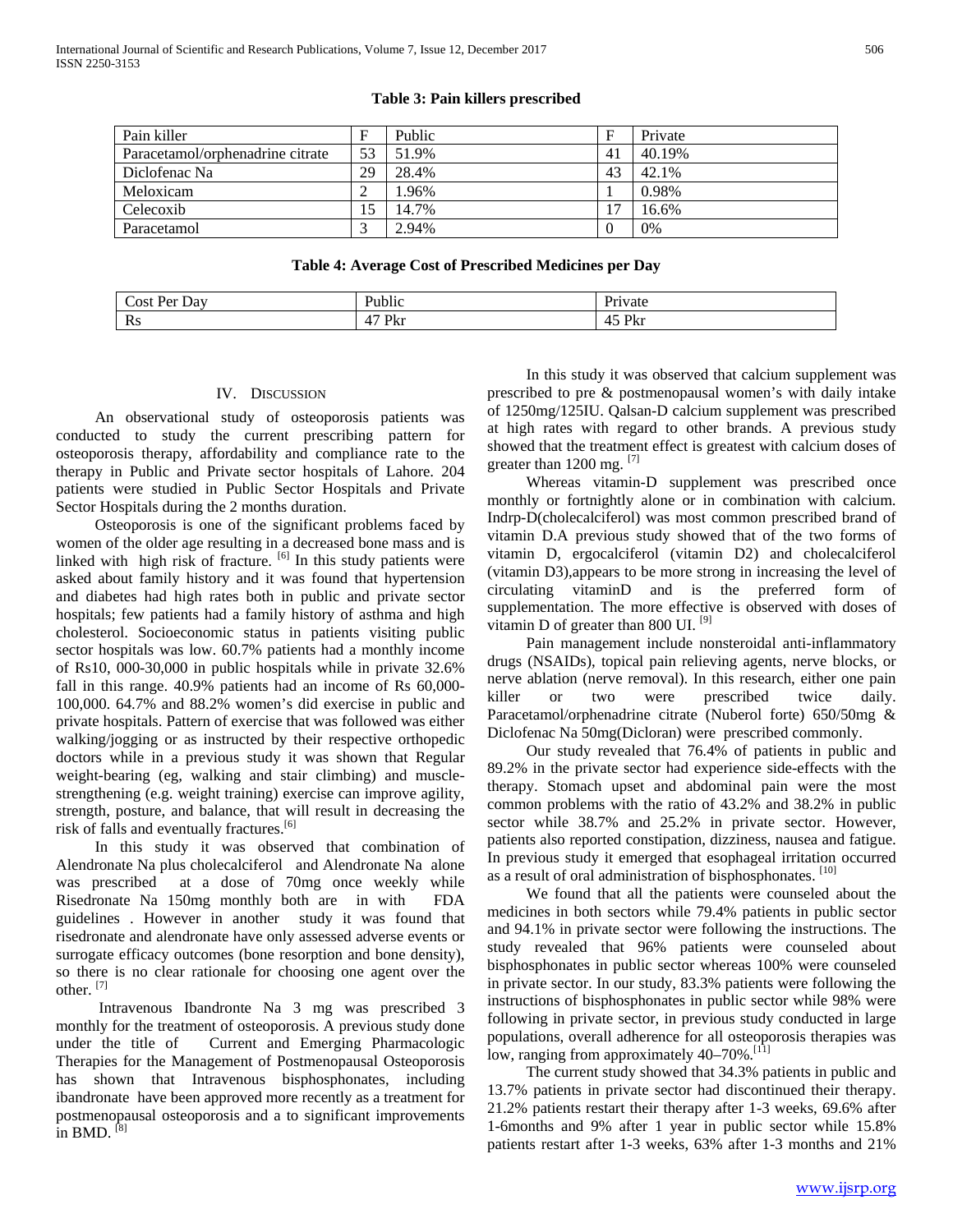after 1year in private sector while in a previous study it was concluded that treatment with Alendronte is characterized by an important "tail effect". Thus, after five years of optimal adherence, a treatment discontinuation might be planned in lowmoderate risk patients, but the treatment holiday should rarely exceed 1–2 years with Alendronate. [12]

 We concluded that 36.3% patients in public sector and 63.7% in private sector visited their doctor/pharmacist every 3-6 months.

 Average cost of prescribed medicines per day of patient in public sector was found to be Rs.47 and Rs.45 in private sector while the direct cost of osteoporotic fractures is 5-10 billion annually in USA <sup>[15].</sup> Discussion with the patients revealed that 84.2% & 72.4% patients in public & private hospitals respectively quit therapy because of affordability issue. While 15.7% & 27.5% restarted therapy when pain becomes intolerable. 44.1% patients in public and 71.5% in private sector said they can afford their therapy while 55.8% patients in public and 28.4% in private said they cannot afford their therapy.

 Current study also drafted out some important points which states that expanding osteoporosis awareness to the rural areas will help to spread awareness of the disease , Government should be the flag bearer in developing programmes for osteoporosis that are similar to the existing Family Planning and the Extended Program of Immunization (EPI) programmes. Poor diagnosis leads to the complications of disease therefore, DEXA (gold standard for osteoporosis diagnosis) should be made available to all public and private hospitals. Pharmacists should be employed in orthopedic departments of very hospital to reduce the burden of osteoporosis by improving the identification of high risk patients.

## V. CONCLUSION

 Antiresorptive agents particularly bisphosphonates along with calcium and vitamin-D supplements are used to treat premenopausal & postmenopausal osteoporotic women in both the sectors. Socioeconomic status of patients visiting public hospitals showed that pharmacotherapy treatment is not affordable for them, which led to the discontinuation of therapy. Comparison of the compliance rate showed that private sector hospital patients were compliant to therapy but in public sector compliance is more related to the affordability and economic status. Effective treatment techniques have allowed many to beat the condition, at least in terms of being able to lead a normal life. Expanding osteoporosis awareness to the rural communities will help to spread awareness and an early diagnosis of the disease to the more remote areas of Pakistan.

#### ACKNOWLEDGMENT

 It is my radiant sentiment to place on record my best regards, deepest sense of gratitude to the executive directors & orthopedic surgeons of all six hospitals that I covered during the entire research project, for their careful and precious guidance which was extremely valuable for my study.

#### **REFERENCES**

- [1] Daniyal Nagi, Zeeshan Butt, Ali Amar, Fariha Farooq. Frequency of osteoporosis in an ambulatory setting in lahore using quantitative calcaneal ultrasound. *Journal of pakistan medical association*. 2013; 63:965-68.
- [2] Donald J Frisco. what you need to know about osteoporosis. *spine health*. 2006: 02.
- [3] [Czerwinski E, Badurski JE, Marcinowska-Suchowierska E, Osieleniec J.](javascript:void(0);)  [Current understanding of osteoporosis according to the position of the](javascript:void(0);)  [World Health Organization \(WHO\) and International Osteoporosis](javascript:void(0);)  Foundation. *[Ortop Tropatol Rehabil](javascript:void(0);)*. 2007; 9:337-56.
- [4] Shazia khokhar, Jahan Ara Hasan, Sarah Qazi. Osteoporosis and its risk factors among postmenopausal women. *Pakistan journal of medical research*. 2014: 53(2): 42.
- [5] Riggs BL, Melton LJI. The worldwide problem of osteoporosis: Insights afforded by epidemiology*. Bone.* 1995;17:505S–511S.
- [6] [Gass ML,](https://www.ncbi.nlm.nih.gov/pubmed/?term=Gass%20ML) [Heights M,](https://www.ncbi.nlm.nih.gov/pubmed/?term=Heights%20M) [Manson JE.](https://www.ncbi.nlm.nih.gov/pubmed/?term=Manson%20JE) The 2012 hormone therapy position statement of: The North American Menopause Society. *Menopause*: 2012: 19(3): 257-71.
- [7] [Mohammad Hassan Murad, Matthew T. Drake.](javascript:;) Comparative Effectiveness of Drug Treatments to Prevent Fragility Fractures*. The Journal of clinical Endocrinology and metabolism*. 2012; 1871-1880.
- [8] Collen A Mchorney, [John T. Schousboe,](http://www.tandfonline.com/author/Schousboe%2C+John+T) [Thomas W. Weiss.](http://www.tandfonline.com/author/Weiss%2C+Thomas+W) The impact of osteoporosis medication beliefs and side-effect experiences on nonadherence to oral bisphosphonates*. Journal of current medical Research and opinion*. 2007; 23: 3137-3152.
- [9] [Amy H. Warriner,](https://www.ncbi.nlm.nih.gov/pubmed/?term=Warriner%20AH%5BAuthor%5D&cauthor=true&cauthor_uid=19412103) [Jeffrey R. Curtis.](https://www.ncbi.nlm.nih.gov/pubmed/?term=Curtis%20JR%5BAuthor%5D&cauthor=true&cauthor_uid=19412103) Adherence to Osteoporosis Treatments Room for Improvement. *Curr Opin Rheumatol*. 2009: 21(4): 356–362.
- [10] [Nelson B. Watts](javascript:;) [Dima L. Diab:](javascript:;) Long-Term Use of Bisphosphonates in Osteoporosis. *The Journal of Clinical Endocrinology & Metabolism*. 2010: 95(4): 1555–1565.
- [11] E. Michael lewiecki: current and emerging pharmacologic therapies for the management of postmenopausal osteoporosis. *Journal of women's health*. 2003;10: 1615-1626.
- [12] [Silvano Adami,](https://www.ncbi.nlm.nih.gov/pubmed/?term=Adami%20S%5BAuthor%5D&cauthor=true&cauthor_uid=26273510) [Luca Idolazzi,](https://www.ncbi.nlm.nih.gov/pubmed/?term=Idolazzi%20L%5BAuthor%5D&cauthor=true&cauthor_uid=26273510) [Elena Fracassi,](https://www.ncbi.nlm.nih.gov/pubmed/?term=Fracassi%20E%5BAuthor%5D&cauthor=true&cauthor_uid=26273510) [Davide Gatti,](https://www.ncbi.nlm.nih.gov/pubmed/?term=Gatti%20D%5BAuthor%5D&cauthor=true&cauthor_uid=26273510) [Maurizio](https://www.ncbi.nlm.nih.gov/pubmed/?term=Rossini%20M%5BAuthor%5D&cauthor=true&cauthor_uid=26273510)  [Rossini](https://www.ncbi.nlm.nih.gov/pubmed/?term=Rossini%20M%5BAuthor%5D&cauthor=true&cauthor_uid=26273510): Osteoporosis Treatment: When to Discontinue and When to Restart. *Bone Research*. 2013; 1: 323–335.

## **AUTHORS**

**First Author:** Arfa Hameed, 5<sup>th</sup> prof Pharm-D, Lahore College for Women University Arfahameed456@gmail.com Second Author: Iqra Zafar, 5<sup>th</sup> Prof Pharm-D, Lahore College for Women University iqraazafarr@gmail.com **Third Author:** Dr. Bushra Ali Sherazi, Lahore College for Women University Bushra\_alisherazi@yahoo.com **Fourth Author:** Dr. Munazza Riaz, Lahore College for Women University [Munazza.dphr@gmail.com](mailto:Munazza.dphr@gmail.com)

**Corresponding Author:** Iqra Zafar, [iqraazafarr@gmail.com,](mailto:iqraazafarr@gmail.com)  [ikra\\_2050@hotail.com,](mailto:ikra_2050@hotail.com) 9223204901283